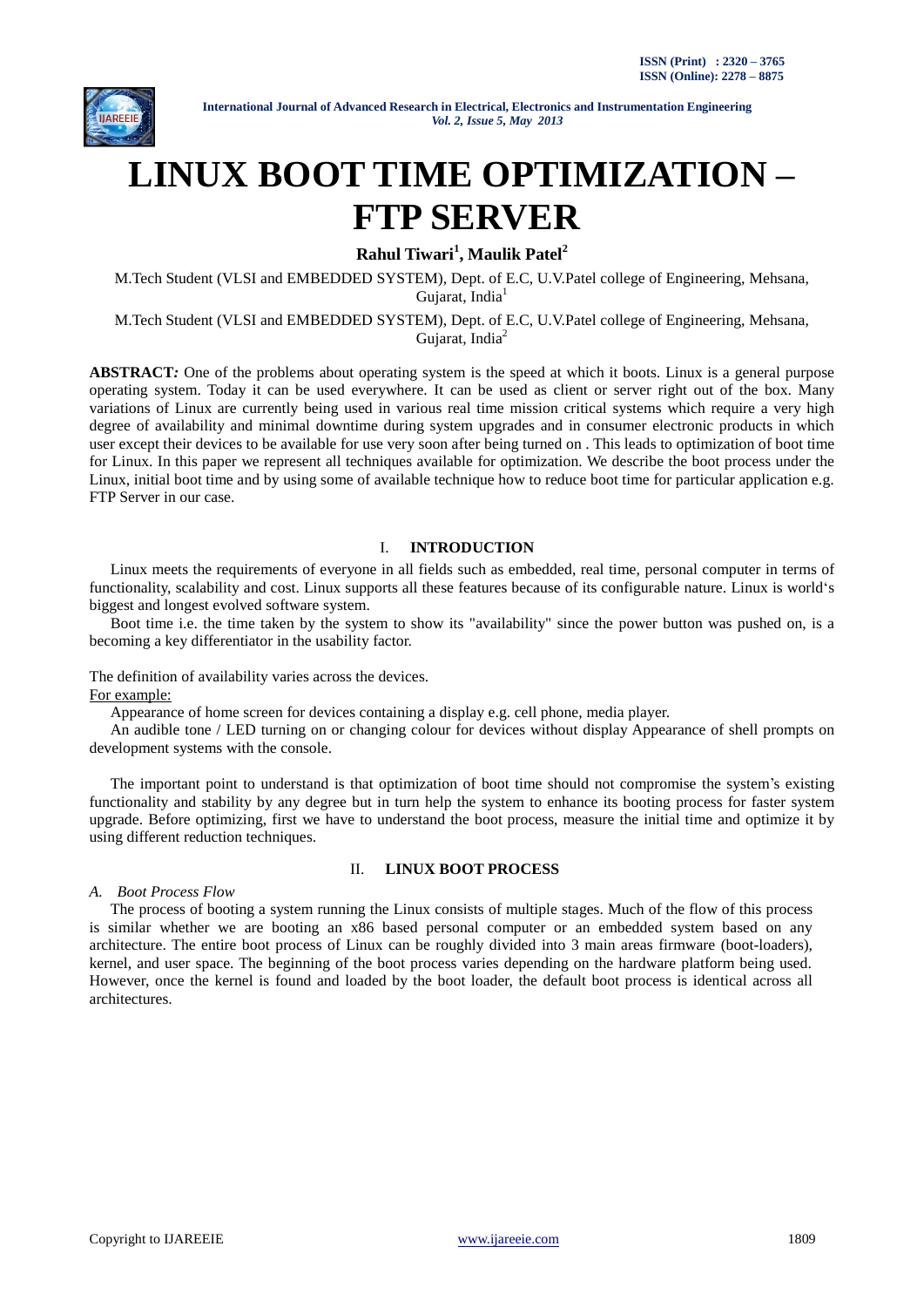



Fig. 1 Boot Process Flow

The following is a list of events during a typical boot sequence:

- 1. Power on
- 2. Firmware (boot-loader) starts
- 3. The kernel decompression starts
- 4. The kernel start
- 5. User space start
- 6. RC script start
- 7. Application start

#### *B. Booting Components*

1) Boot-loader: Depending on the system's architecture, the boot process may differ slightly.

An embedded platform uses a bootstrap program (for example: U-Boot, Red-Boot and Micro Monitor from Lucent). These programs shipped along with the embedded platforms and stay in a specific region of flash memory on the target hardware. On the other hand, in a PC, BIOS resides at address 0xFFFF0 and the first step of BIOS is Power on Self Test (POST). POST can vary from manufacture to manufacture (Asus, Mercury and Intel) and version to version, because there is no standard exists.

There are several stages of boot-loaders that perform different levels of initialization on an OMAP platform, in order to eventually load and run the file system.

X-loader:

The x-loader is a small first stage boot-loader derived from the u-boot base code. It is loaded into the internal static RAM by the OMAP ROM code. Due to the small size of the internal static RAM, the x-loader is stripped down to the essentials. The x-loader configures the pin muxing, clocks, DDR, and serial console, so that it can access and load the second stage boot-loader (u-boot) into the DDR. U-boot:

The u-boot is a second stage boot-loader that is loaded by the x-loader into DDR. It comes from Das U-Boot. The u-boot can perform CPU dependent and board dependent initialization and configuration not done in the xloader.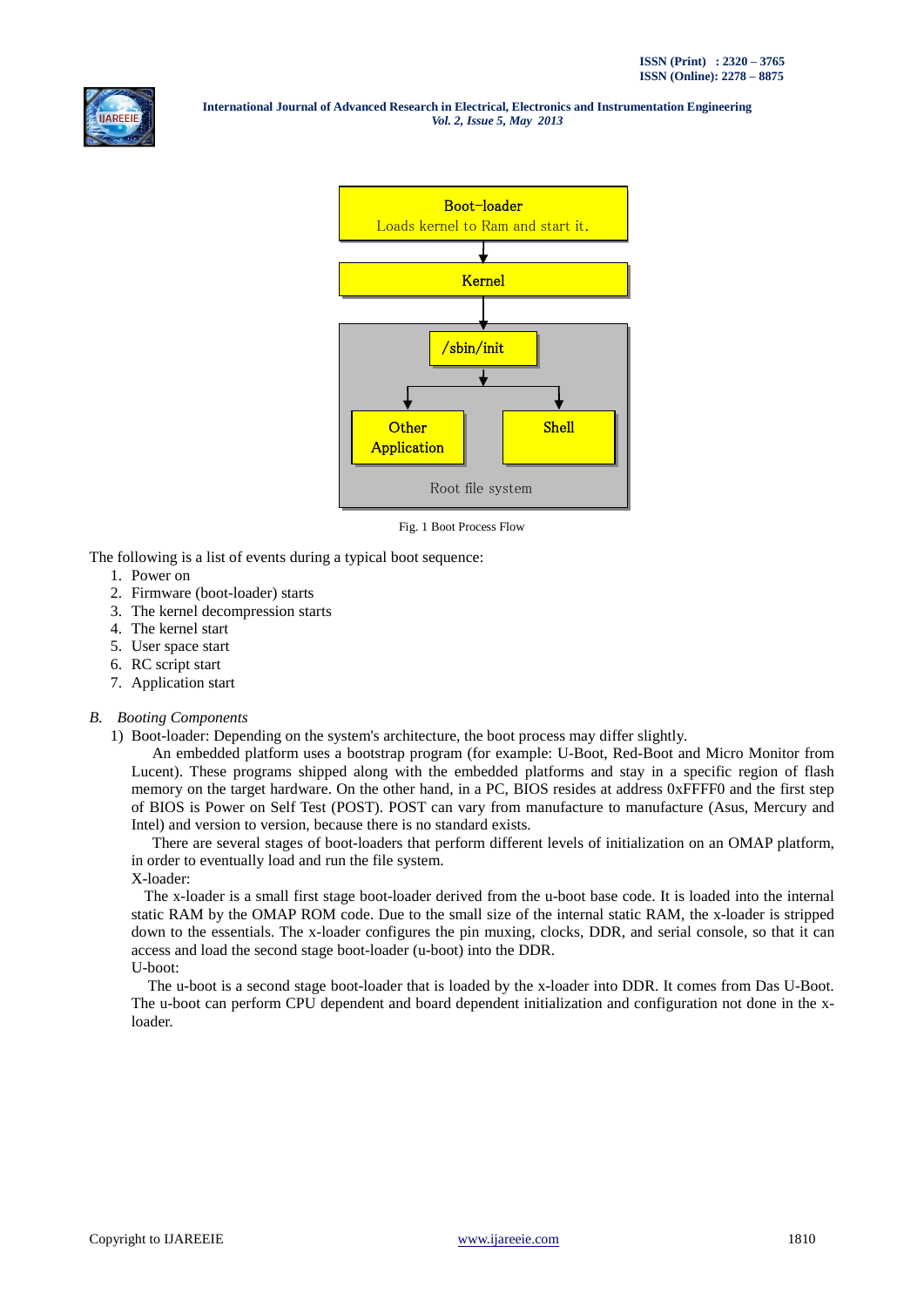



Fig. 2 Boot Sequence on Different Platform

2) Kernel: A kernel is a central component of an operating system. It acts as an interface between the user applications and the hardware. The sole aim of the kernel is to manage the communication between the software (user level applications) and the hardware (CPU, disk memory, etc.).

The main tasks of the kernel are: Process management, Device management, and Memory management, interrupt handling, I/O communication, File system, etc. During boot process, The kernel initializes devices, mounts the root file system specified by the boot loader as read only, and runs Init (/sbin/init) which is designated as the first process run by the system ( $PID = 1$ ).

3) File system: A file system is an organization of data and metadata on a storage device. There are many types of file system and media. With all of this variation you can except the Linux file system interface is implemented as a layered architecture.

A file system must be present in the kernel to start successfully. It can be an in memory file system, network file system and can be attached to the kernel image loaded into memory.

# FTP Server:

#### What is a server?

The server is nothing but a common place (e.g. A common folder on the computer), where shared data is available. We can configure it as our requirement. E.g. all users can read and download data but only one user can upload on it.

FTP server is a File server. FTP server is used to transfer files between server and clients. All major operating system supports FTP. FTP is the most used protocol over internet to transfer files. Like most Internet operations, FTP works on a client/ server model. FTP client programs can enable users to transfer files to and from a remote system running an FTP server program.

## III. **HARDWARE AND SOFTWARE PLATFORM**

This section describes the hardware and software background used for this project. While the first part introduces the hardware, part two is focused on the software platform.

*A. Panda Board*

ARM development boards are the ideal platform for accelerating the development and reducing the risk of new SoC designs. The combination of ASIC and FPGA technology in ARM boards delivers an optimal solution in terms of speed, accuracy, flexibility and cost.

As a hardware platform for this project, Panda board, a particular variant of the OMAP4 platform has been chosen. The small and support of many peripherals makes it an ideal object for this project. The main processing core is a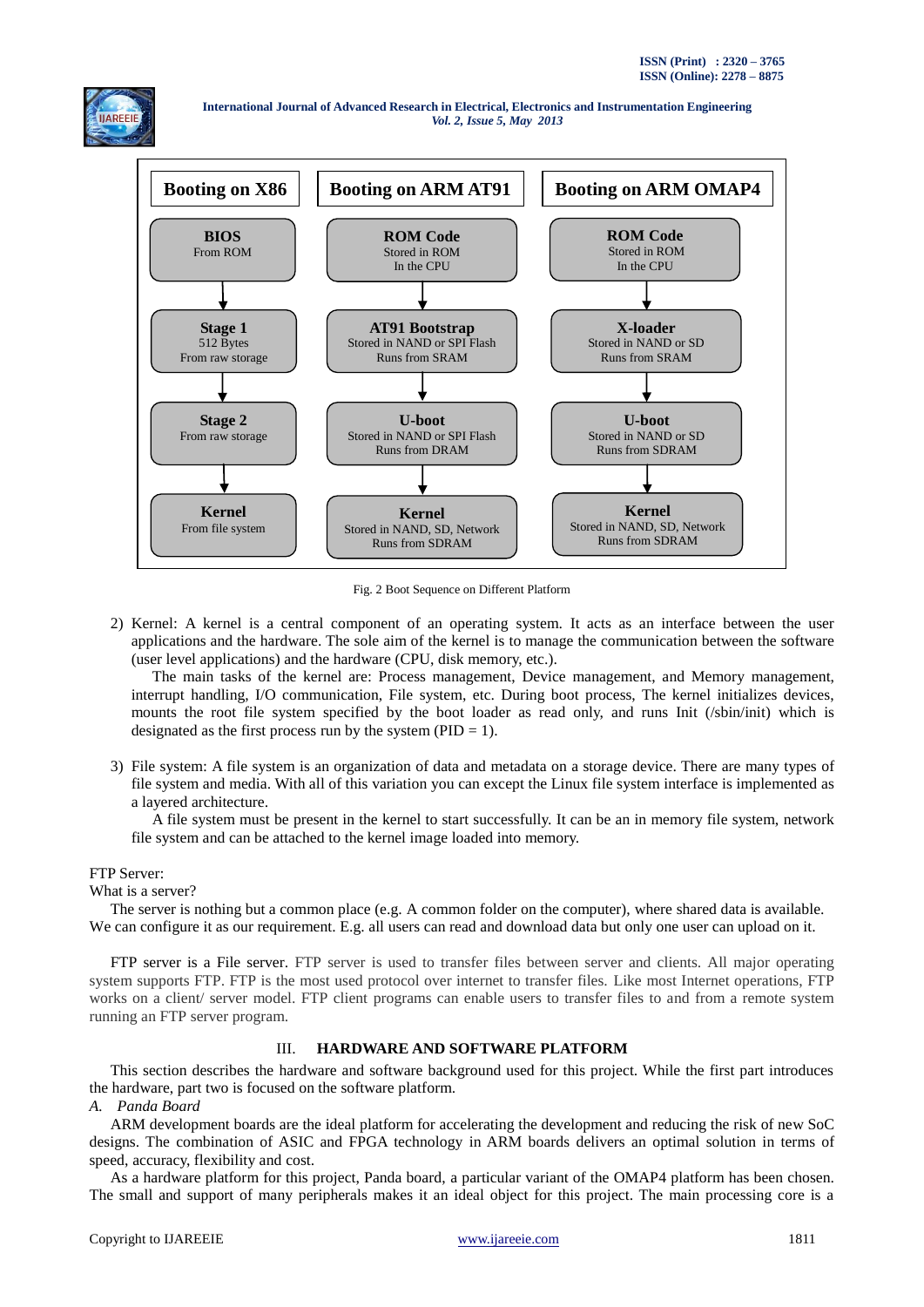

powerful Cortex-A9 clocked at 1 GHz which complies with the ARM Architecture. The OMAP4430 system-on-chip (SoC) microprocessor has a variety of typical embedded system, like a real-time clock (RTC), DSP sub-system, Display sub-system, and Audio back-end (ABE) sub-system. The device also integrates On-chip memory; External memory interfaces System and connecting peripherals such as on-board Ethernet, LCD display controller, Zig-bee, Bluetooth, HDMI and DVI ports. In addition to these on-chip components, it has 1 GB low power DDR2 RAM and General purpose expansion header (I2C, GPMC, USB, MMC, DSS and ETM).

#### *B. Software Platform*

The software platform for this project was built with the help of the build-root. This includes everything needed to work with a Linux based computer system. It contains GCC-compiler, boot-loaders, kernel, and lots of additional libraries and useful tools like busy-box. We can also build manually by using make utility. First download the general source coder for boot-loaders and kernel and then cross-compile it to generate boot-loader images e.g. MLO, Uboot.bin and kernel image uImage.

Typical Starting Point:

Boot-Loader: U-Boot (2011.12) OS: Linux (3.5.4) File system: Build-root (2012.13) Application: FTP Server

#### IV. **MEASUREMENT AND OPTIMIZATION**

#### *A. Initial Measurement:*

Optimization begins with knowing current boot-time, setting the target and defining the boundary conditions. First we need to quantify the problem. We could use a stop-watch. But, that is not very accurate and rather tedious after the first few runs. A better solution is to instrument the code or to monitor the boot from outside. We will describe both techniques, starting with external monitoring.

The overall boot process involves boot-loader(s), Linux kernel and the file system. We must identify the markers in the boot log that can be used as delimiters for each stage of the boot process. This helps in determining the time spent in each stage.

X-loader

First newline character received on the serial console indicates start of x-loader.

U-boot

The banner containing the U-Boot version indicates the start of u-boot:

U-Boot 2010.06 (Apr 16 2011 - 15:22:19)

Linux kernel

First line after this indicates the start of Linux kernel:

Uncompressing Linux... done, booting the kernel.

File System

INIT: version 2.86 booting

Applicability of different boot time measurement techniques can be classified into three stages: System wide time Measurement, Kernel invocation time Measurement, User space time measurement.

In the system wide time measurement stage, the boot time of the entire booting process is measured. System wide measurement tools are **grabserial** and **uptime**. The kernel measurement tools determine the time spent in various kernel functions and subroutines during kernel invocation**.** Major tools for determining kernel invocation time are **Printk–Times**, **Initcall\_debug** and **KFT.** User space time measurement depicts the total time spent from starting of init process to the state where the system is operational. The user space measurement tools are **Boot chart** and **Strace.**

We are use following two techniques for measuring total boot time.

1) Grabserial

There is a very useful program called grabserial, written by Tim Bird and available from http://elinux.org/Grabserial. It is a Python script that adds a time stamp to each string received from a serial port. The target I am using has a serial port for the console and general debugging, so We will use that. Most embedded devices have such a thing.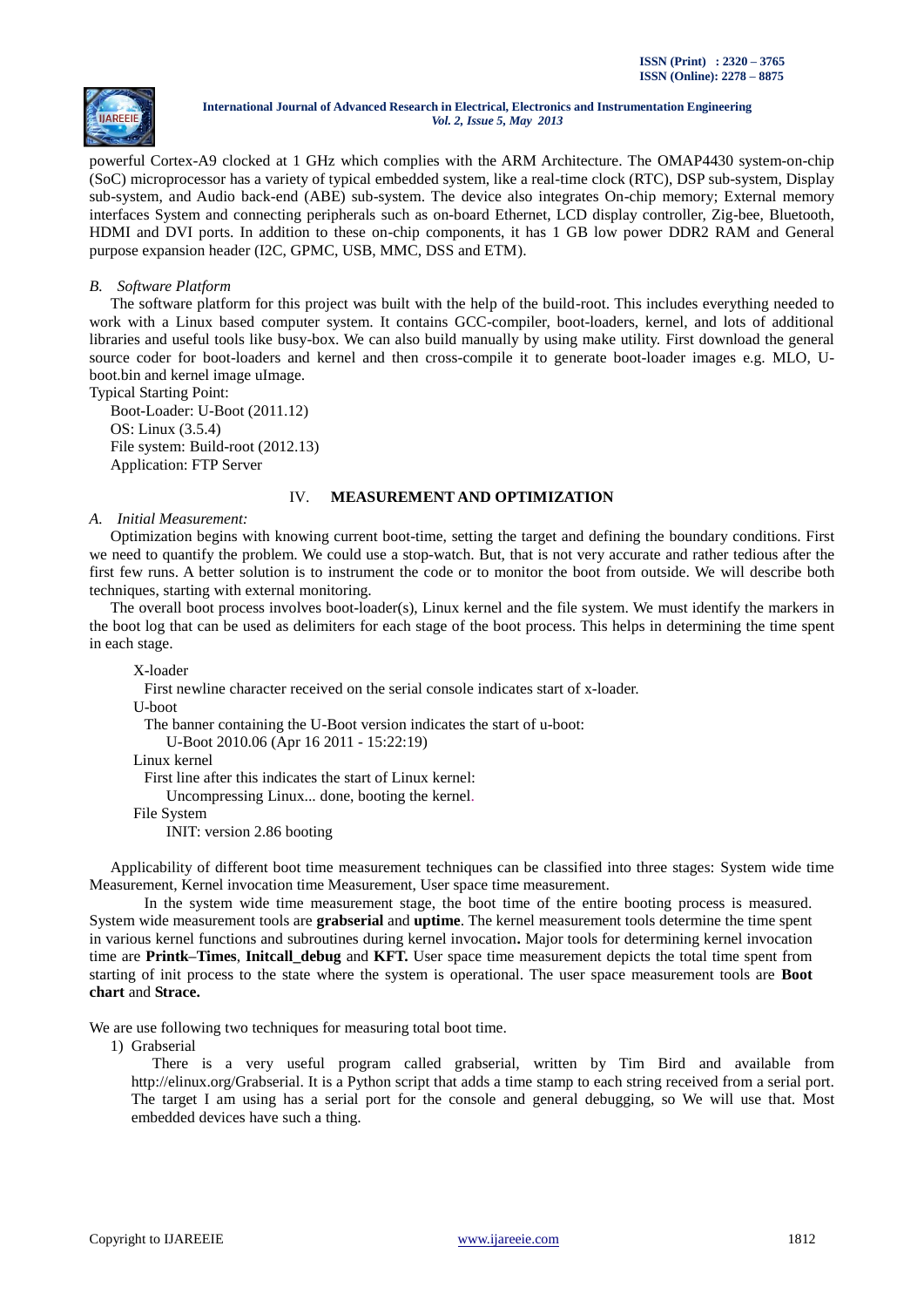

#### Usage:

#### **grabserial -v -d "/dev/ttyS0" -b 115200 8 30 -t -m "/#\*"**

- -d <serial device>
- -b <br/>  $\le$ baudrate>
- -m <match pattern that will reset time stamps>
- $-t$   $\langle$  time in seconds indicating howmuch time it will run  $\rangle$
- 2) PRINTK\_TIME Enable following option in kernel configuration: Kernel Hacking  $\rightarrow$  Show timing information on printk.

#### *B. Optimization:*

Areas of optimization would fall into either of these categories:

1**.** Size

Reduce the size of binaries for each successive component loaded.

Remove features that are not required.

2**.** Speed

Optimize for target processor.

Use faster medium for loading primary, secondary boot loaders and kernel.

Reduce number of tasks leading to the boot.

Remove features that are not required.

Boot time is affected by different factors such as hardware, boot loader configurations, kernel configuration and application profile. We will discuss various Boot time reduction techniques which will be used for optimizing Linux in different steps of booting such as boot loader, Kernel loading, User-space application initialization and so on.

Boot-loader speedups

**Kernel XIP:** kernel image to be executed in-place in ROM or FLASH.

**DMA Copy of Kernel on Start-up:** Copy kernel image from Flash to RAM using DMA.

**Uncompressed kernel:** use uncompressed kernel image because uncompressed kernel might boot faster.

**Fast Kernel Decompression:** use fast decompression technique.

Kernel speedups

**Disable Console:** Avoid overhead of console output during system startup.

**Disable bug and printk:** Avoid the overhead of bug and printk. Disadvantage is that you lose a lot of info.

**Preset LPJ:** the use of a preset loops per jiffy value.

**Reordering of driver initialization:** Driver bus probing to start as soon as possible.

**Deferred Initcalls:** Defer non-essential module initialization routines to after primary boot.

User-space and application speedups

**Optimize RC Scripts:** Reduce overhead of running RC scripts.

Parallel RC Scripts: Run RC scripts in parallel instead of sequentially.

**Application XIP:** Allow programs and libraries to be executed in-place in ROM or FLASH.

Pre Linking: Avoid cost of runtime linking on first program load.

Statically link applications. This avoids the costs of runtime linking. Useful if you have only a few applications. In that case it could also reduce the size of your image as no dynamic libraries are needed GNU HASH:  $\sim$  50% speed improvement in dynamic linking.

**Avoid udev:** it takes quite some time to populate the /dev directory. In an embedded system it is often known what devices are present and in any case you know what drivers are available, so you know what device entries might be needed in /dev. These should be created statically, not dynamically. mknod is your friend, udev is your enemy.

If your device has a network connection, preferably use static IP addresses. Getting an address from a DHCP server takes additional time and has extra overhead associated with it.

Moving to a different compiler version might lead to shorter and/or faster code. Most often newer compilers produce better code. You might also want to play with compiler options to see what works best. If possible move from glibc to uClibc. This leads to smaller executable and hence to faster load times.

#### 1) Boot loader optimization:

In boot loader source code, lots of configuration file available specific to different platform in "**include/configs**"**.** As I use panda board as a platform. A specific configuration file for this platform is also available which is "**omap4\_panda.h**"**.**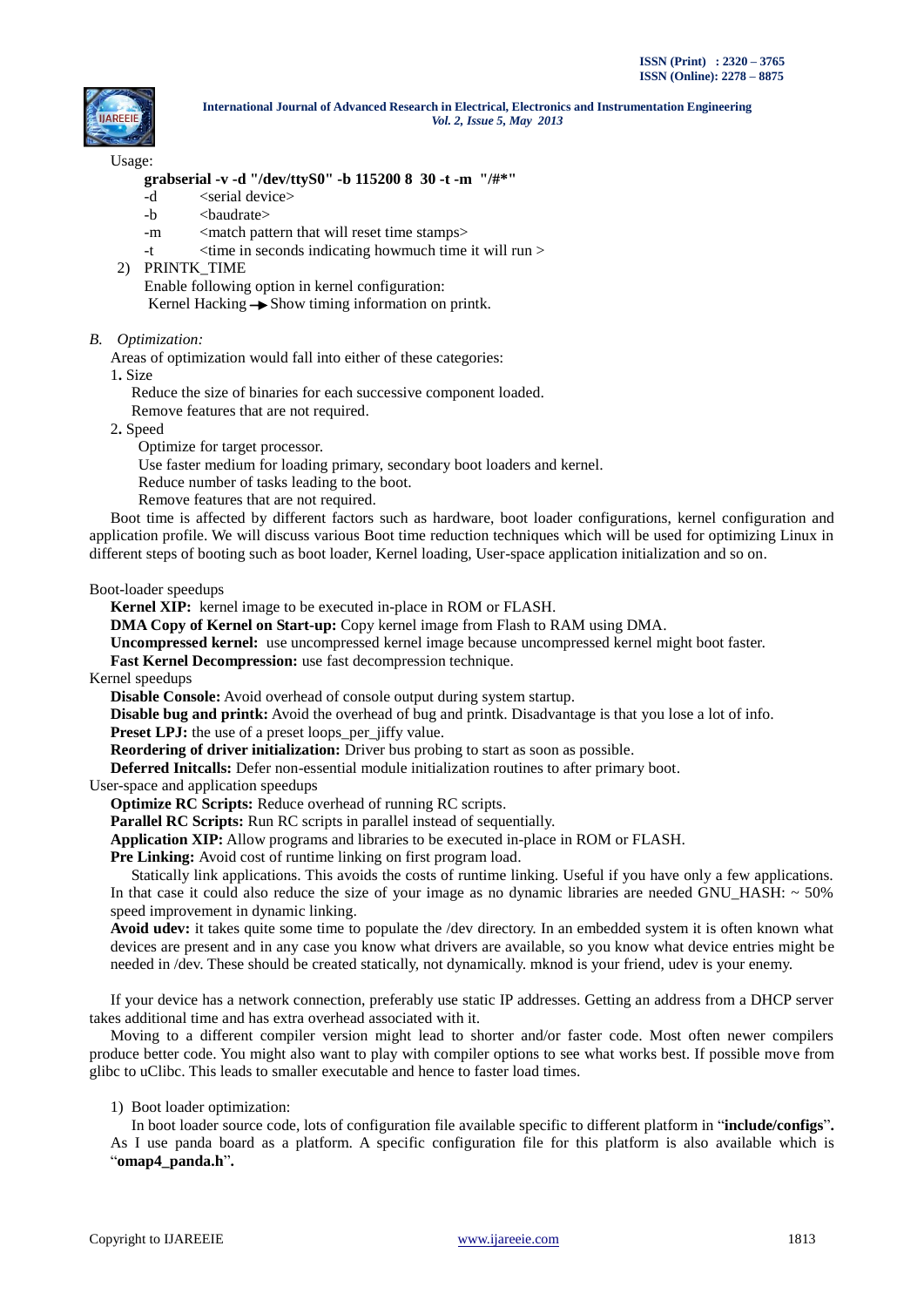

So whatever changes we want to do, it should be done in this file.

**Setting Boot delay parameter**

By default boot delay defined in the configuration file is 3. We can reduce it to 1 or 0; if we put is 0 then Auto boot will happen. If we want to change some boot parameter or boot-args then it should be set to 1 and more. By doing this we save 3.10 second of total boot-time.

#### **Setting following environment variable**

**1. Verify**

Before execute image is verified. This should be not necessary in small system so we turned off verification of image by setting environment variable verify to off. By setting this parameter we save **0.05 to 0.06** second.

#### $\bf verifv = n$

#### **2. Silent**

Turning the prints off is a two step process.

Add the following line to board specific configuration.

# **#define CONFIG\_SILENT\_CONSOLE 1**

Set the environment variable silent to 1.

# **silent = 1**

By setting this parameter we can save **0.02 to 0.04** second.

#### **3. ip\_method**

This will bypass the kernel Network configuration while still allowing configuring network in user space.

## **ip\_method=off**

If it is not set then network will be configured during kernel initialization and it take around **7 to 8** second. So by setting this parameter we can save this much of time.

#### **Removing unnecessary support**

U-boot also does some device initialization and it has some devices support.

E.g. if you want all function except of Network support you can write

**#include "config\_cmd\_all.h"**

## **#undef CONFIG\_CMD\_NET**

Here we don't require USB support so we remove USB support.

# Avoid long help text for u-boot commands

# **#undef CONFIG\_SYS\_LONGHELP**

By doing this, here we save **0.11** second.

2) Kernel optimization:

After completion of first phase of execution (Boot-loader Phase), at the end of its execution, it call the kernel image to start kernel during boot process.

Kernel image is a binary image which is generated after compiling the kernel.

Like boot-loader, kernel also contains lots of configuration file specific to platform at following path **"arch/arm/configs/omap2plus\_defconfig"**.

So we can directly use the configuration file related to our target platform or configure manually using following commands:

#### **make menuconfig**

#### **make xconfig**

Kernel contains lots of configuration option e.g. it has several file system support, lot's of generic device driver's support, different network protocols and some general configuration. So it depend on me what we require and what is not.

As we use the panda-board as a target platform. We need to configure kernel for the panda-board. In the kernel configuration files, it has a configuration file named "omap2plus\_defconfig" specific to our platform. So we configure the kernel using this file and making kernel image by following way:

#### **make omap2plus\_defconfig.**

#### **make uImage**

Because of lot's of configurations available in the kernel, the size of the kernel is big or varies according its configuration. For optimization purposes we require a kernel with the small size. The kernel with its small size boots faster than with big size.

As we make an FTP server on Panda board. We require only network related stuff not all the options available on panda board. So we configure the kernel with the smallest configuration which it must require.

We know that small kernel will load faster so we have to reduce the size of kernel as small as possible. Here we try to reduce the size of kernel by using following technique from the available ones to reduce size.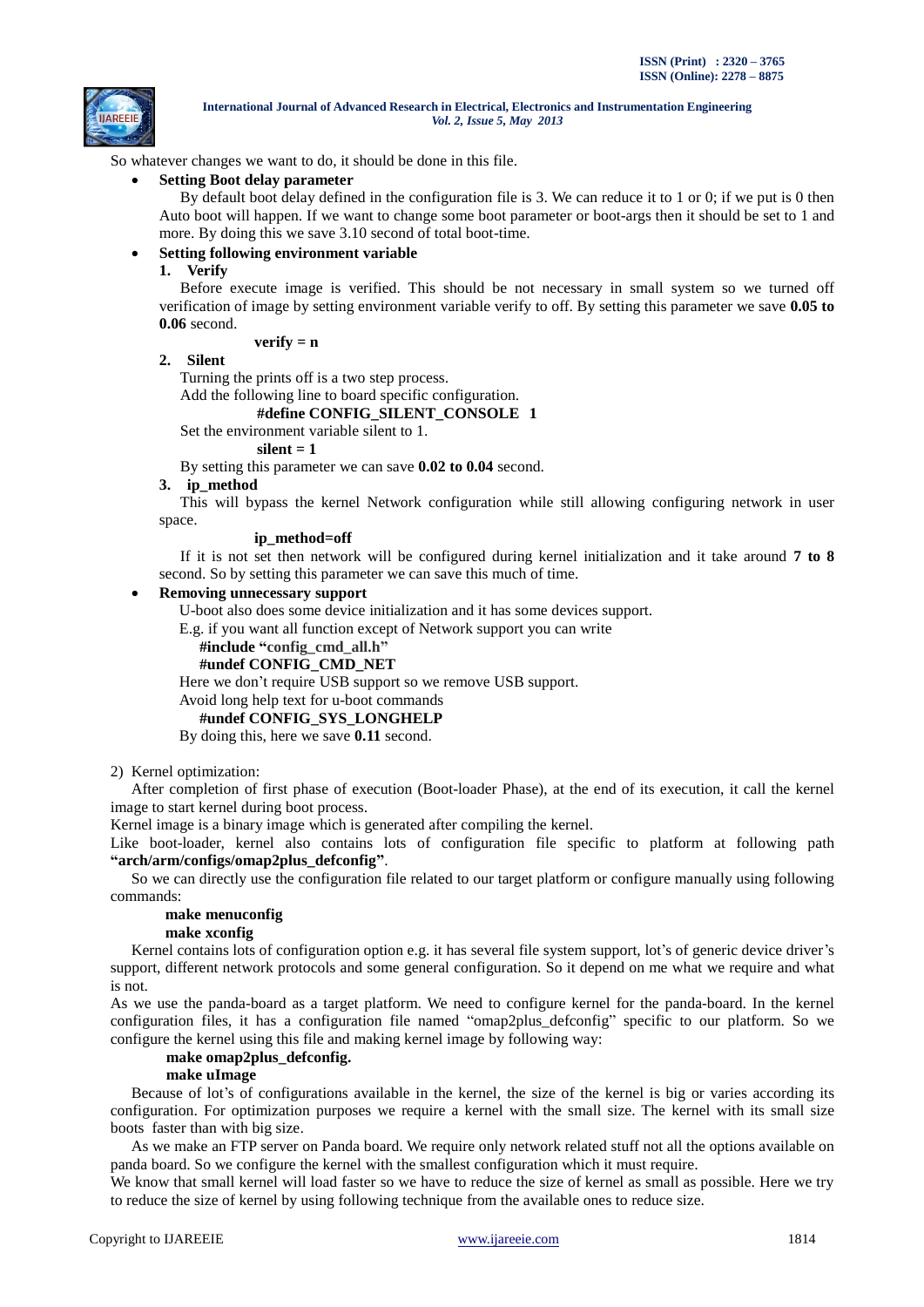

We use following techniques for kernel optimization: **Fast Kernel Decompression:**

We have three decompression techniques available: GZIP, LZO, and LZMA.

The following table show timing for different decompression technique for an optimized kernel.

TABLE 1

COMPRESSION TECHNIQUE"S RESULTS

| <b>Compression Technique</b> | <b>GZIP</b> | <b>LZMA</b> | <b>LZO</b> |
|------------------------------|-------------|-------------|------------|
| Size(MB)                     |             | 1.5         | 2.2        |
| $Un-compress time(ms)$       | 13.6        | 10.60       | 15         |
| Kernel initial Time(ms)      | 912.55      | 1463.60     | 655        |
| Total Time(ms)               | 926.15      | 1474.2      |            |

#### **Disable Console:**

Here we disable serial console on which we get the kernel messages. This can be done by defining parameter "quiet" in kernel command line.

By defining this we save **0.13 to 0.15** second.

## **Avoiding Calibration Delay:**

This is one type of delay which is calculated each time the kernel boot. To avoid this calculation every time we define "lpj= ", the value which we get first time. So next time when it boot, it doesn't require calculating again. By defining this parameter we save around **200 to 300** millisecond.

#### **Reordering of driver initialization:**

In a Linux tree, **54%** code of its tree is related to drivers. Similarly a nearly **20%** code is related to Architecture specific and **7%** code is related to file system. Here by removing unnecessary driver support or if require taking it as a module.

By doing this we reduce the size of kernel.

After applying all above techniques we reduce the kernel size from 4.0MB to around 2.2MB which causes the reduction in time around **1 to 1.5** second.

#### 3) File system optimization:

The kernel initializes devices, mounts the root file system specified by the boot loader as read only, and runs Init (/sbin/init) which is designated as the first process run by the system (PID= 1). A message is printed by the kernel upon mounting the file system, and by Init upon starting the Init process.

Init is the father of all processes. Its primary role is to create processes from a script stored in the file /etc/inittab. This file usually has entries which cause init to spawn gettys on each line that users can log in. It also controls autonomous processes required by any particular system.

Init's job is "to get everything running the way it should be" once the kernel is fully running. Essentially it establishes and operates the entire user space. This includes checking and mounting file systems, starting up necessary user services, and ultimately switching to a user-environment when system start-up is completed.

File system can be made from scratch or we can customize an available minimal file system. We can also make file system using utility e.g. build root or from the busy-box. Both busy-box generated and build-root generated file system uses the busy box init. I am using file system generated by build-root.

First we download the minimal file system. Then put it into our board and test it but we don't get console. So we set the console, e.g. ttyO2 in place of ttyS0 in etc/inittab file again test it also we observe the time consuming process in it.

It takes more time in following areas:

mounting the file system

A file system which has a small size and type of read only e.g. cramfs, jffs, ubifs has mount faster compared to other file system e.g. ext3, ext4.

In etc/fstab file do proper mounting by uncommenting some lines and commenting not require lines.

By doing this we save **0.5 to 1** second.

In udev daemon

udev is a generic kernel device manager. It runs as a daemon on a Linux system and listens (via Net-link socket) to events the kernel sends out if a new device is initialized or a device is removed from the system. The system provides a set of rules that match against exported values of the event and the properties of the discovered device.

While it is possible to run a Linux system without udev, it is not recommended and is usually only done in mobile or embedded Linux implementations to speed up booting and go easy on memory.

mdev is a light-weight alternative to udev for used in embedded devices. Both handle the creation of device files in /dev and starting of actions when certain events happen with mdev we observe that it takes less time compared to udev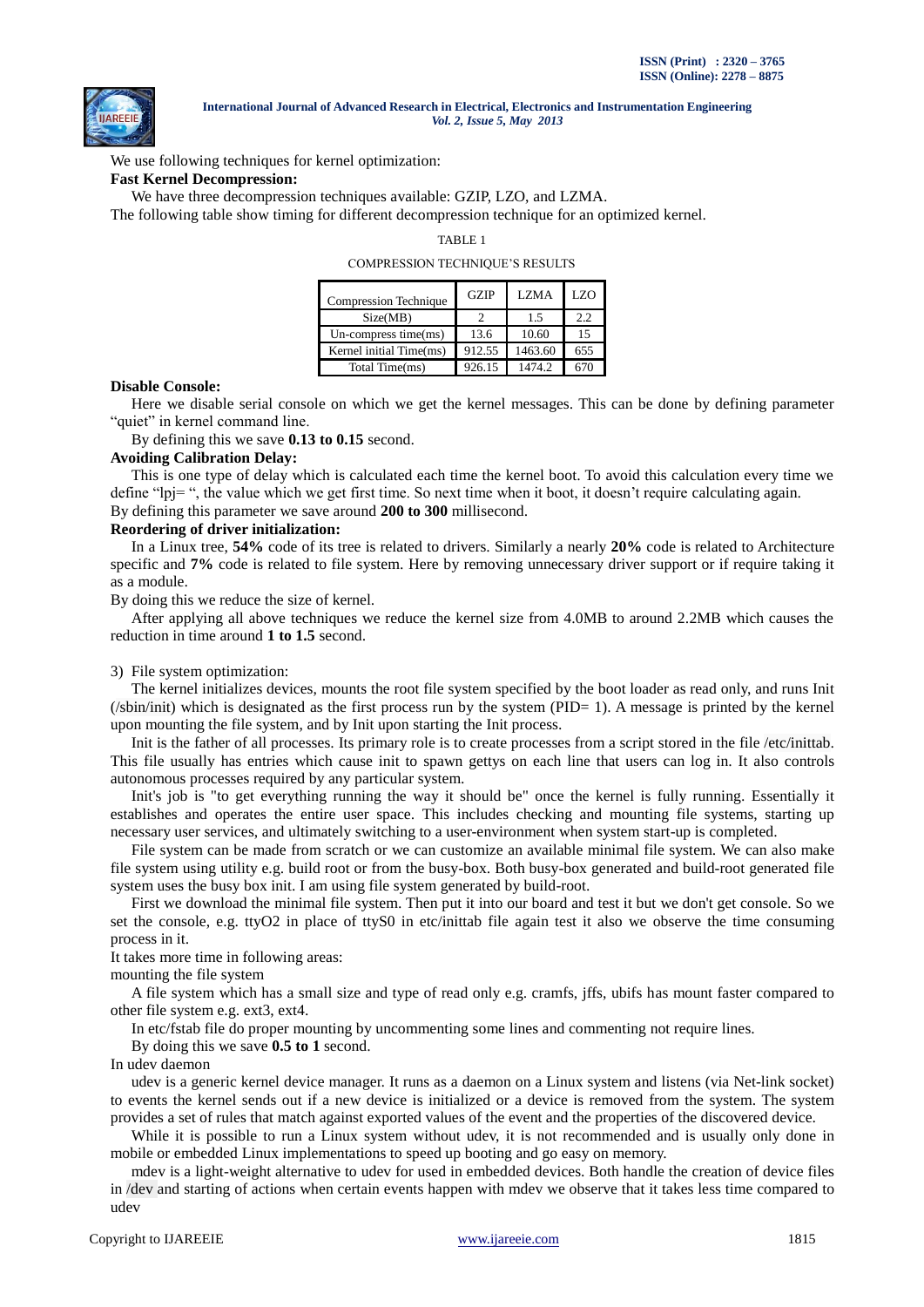

By replacing udev with mdev we save **1.5 to 2.5** second.

Using necessary services:

In systemVinit, it starts some service before login console and after entering run-level. Suppose it enters into run-level 5 then it execute services defined in rc5 directory. Then swan a getty.

E.g. tarting network, Starting telnet daemon, Starting syslogd/klogd.

Here we can start service specific to our requirement not all services should be started. Here the services which require immediately after boot can be started during boot so we can use it immediately after login. We can also start service later means after booting.

As we want to make an FTP server so our networking services should be useable after login. Here we need to start network services during boot time.

By doing this we save **0.064 to 0.1** second.

Using build-root file system

The file system using build root is generated by following steps

- Download the build root source code.
- Check the board specific configuration file if available then do follow:
	- **make panda\_defconfig**
- Otherwise we can configure it manually by following step:
	- **make menuconfig**
- Configure it as our requirement like use busy-box init, use mdev in place of udev , start only necessary application. Configure and install necessary package require for networking especially for a FTP server then save the configuration.
- At last compile it by following step:
	- **make**
- After compilation, file system is available at /output/images/rootfs.tar

After whole optimization:

```
final_otp_all.txt *
1 Opening serial port /dev/ttyS0
 2 115200:8N1:xonxoff=0:rtcdtc=0
 3 Program will end in 40 seconds
 4 Printing timing information for each line
 5 Matching pattern '/#*' to set base time
 6 Use Control-C to stop...
 7 [0.000001 0.000001]
 8 [0.000325 0.000324] U-Boot SPL 2011.12 (Jan 23 2013 - 12:48:04)
 9 [0.003627 0.003302] Texas Instruments OMAP4430 ES2.1
10 [0.060935 0.057308] OMAP SD/MMC: 0
11 [0.142901 0.081966] reading u-boot.img
12 [0.150137 0.007236] reading u-boot.img
13 [0.639115 0.488978] Uncompressing Linux... done, booting the kernel.
14 58.840953 8.2018381
15 [8.842251 0.001298]
16 58.842352 0.0001011
17 [8.842443 0.000091]
18 58.842946 0.0005031
                           Welcome to "PANDA BOARD FTP SERVER"
19 [8.846504 0.003558]
20 [8.882878 0.000158]
                                  login:21 [8.883002 0.000124]
```
Fig. 3 Linux boot time after optimization (DHCP IP)